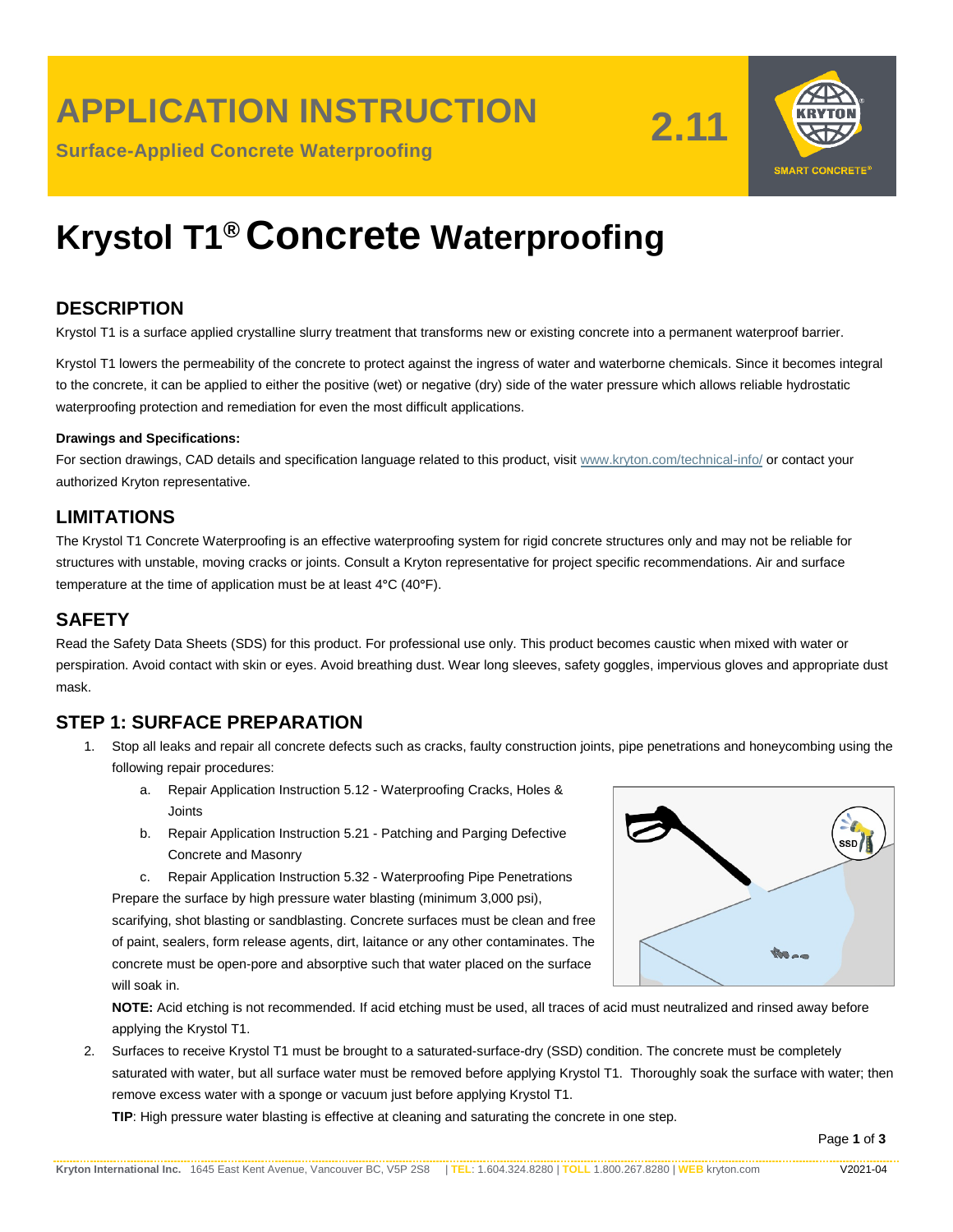# **APPLICATION INSTRUCTION**

#### **Surface-Applied Concrete Waterproofing**

#### **STEP 2: MIXING**

Krystol T1 can be applied by a concrete brush, broom, texture sprayer or a grout pump/sprayer in either one or two coats. Mix ratios may slightly vary dependent on application method.

Start by mixing approximately 3.5 parts of powder with 1 part clean water by volume and mix until smooth. Adjust as needed based on ambient temperatures to produce a thick, low-sag but spreadable coating. Krystol T1 will thicken in the pail when at rest. Stir as needed to maintain workability (do not add more water). Do not mix more material than can be applied in 20 minutes.

**IMPORTANT:** Use only as much water as needed to allow you to spray or brush the product evenly. Using too much water will result in low build thickness and make the product weak.

**TIP:** Krystol T1 will compact in the pail during shipping. Roll the sealed pail on its side to loosen the powder before opening the lid.

#### **STEP 3: APPLICATION**

Ensure that Krystol T1 is only applied to saturated-surface-dry (SSD) surface. As you apply the coating, you may need to rewet the concrete ahead of you to maintain a SSD surface. Failure to bring the surface to an SSD condition will result in a weak bond between the Krystol T1 coating and the concrete, and may lead to dusting, flaking and delamination.

1. Brush or spray Krystol T1 evenly over the concrete at a rate of 1.2 – 1.6 kg/m<sup>2</sup> (2.2 – 3 lb/yd<sup>2</sup>) which can be applied in one or two coats.

| One coat application                            |     |                                          |     | Two coat application (per coat)                  |  |                                          |
|-------------------------------------------------|-----|------------------------------------------|-----|--------------------------------------------------|--|------------------------------------------|
| 1.2 kg/m <sup>2</sup> (2.2 lb/yd <sup>2</sup> ) | $=$ | 20 m <sup>2</sup> (225 ft <sup>2</sup> ) | $=$ | 0.6 kg/m <sup>2</sup> (1.1 lb/yd <sup>2</sup> )  |  | N/A                                      |
| 1.3 kg/m <sup>2</sup> (2.4 lb/yd <sup>2</sup> ) | =   | 19 m <sup>2</sup> (210 ft <sup>2</sup> ) | $=$ | 0.65 kg/m <sup>2</sup> (1.2 lb/yd <sup>2</sup> ) |  | N/A                                      |
| 1.5 kg/m <sup>2</sup> (2.8 lb/yd <sup>2</sup> ) | $=$ | N/A                                      | $=$ | 0.75kg/m <sup>2</sup> (1.4 lb/yd <sup>2</sup> )  |  | 34 m <sup>2</sup> (360 ft <sup>2</sup> ) |
| 1.6 kg/m <sup>2</sup> (3 lb/yd <sup>2</sup> )   | $=$ | N/A                                      | $=$ | 0.8 kg/m <sup>2</sup> (1.5 lb/yd <sup>2</sup> )  |  | 32 m <sup>2</sup> (330 ft <sup>2</sup> ) |

#### **APPROXIMATE COVERAGE PER 25 KG (55 LB) PAIL**

**IMPORTANT:** Set pails out over the work area in advance to help determine and track coverage.

- 2. With a concrete brush, scrub and brush the coating to low spots and ensure a good bond.
- 3. Finish with a lighter pressure to level high spots to ensure a uniform build with no thin spots.
- 4. If using two coats it is preferable to apply the second coat within 48 hours after the first coat has set hard (usually 6-24 hours depending on temperature). Wash and rinse the hardened Krystol T1 to remove surface bloom before applying the second coat. This may expose some of the aggregate in the first coat. Ensure the hardened Krystol T1 is in an SSD condition.

**NOTE:** For a smoother, stucco like finish, allow the applied product to set for 5-10 minutes, then smooth the surface with one or two light passes with a trowel.





**2.11**